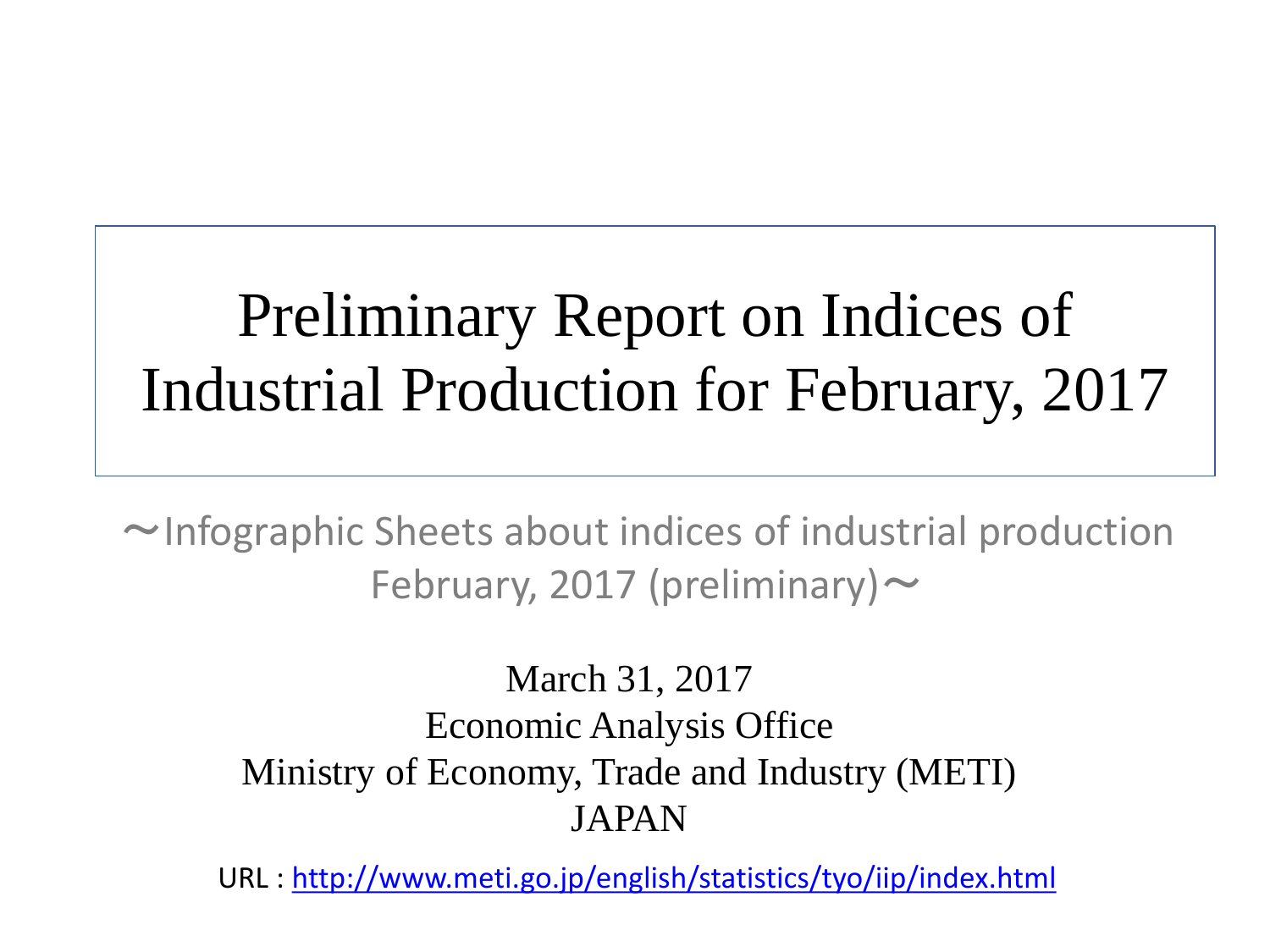### **Trends of Indices of Industrial Production(IIP)**

- The index of industrial production for February 2017 is 102.2 (up by 2.0% from the previous month) , increased for the first time in two months.
- This is the highest level since January 2014, 103.2.  $(2010=100,$  seasonally adjusted)



Note: 1. Indices of Industrial Production (IIP) cover mining and manufacturing industry and are published every month.<br>The index is expressed as a percentage of production, shipments, and inventory of mining and manufactur

2.The light shadowed portions represent recession periods.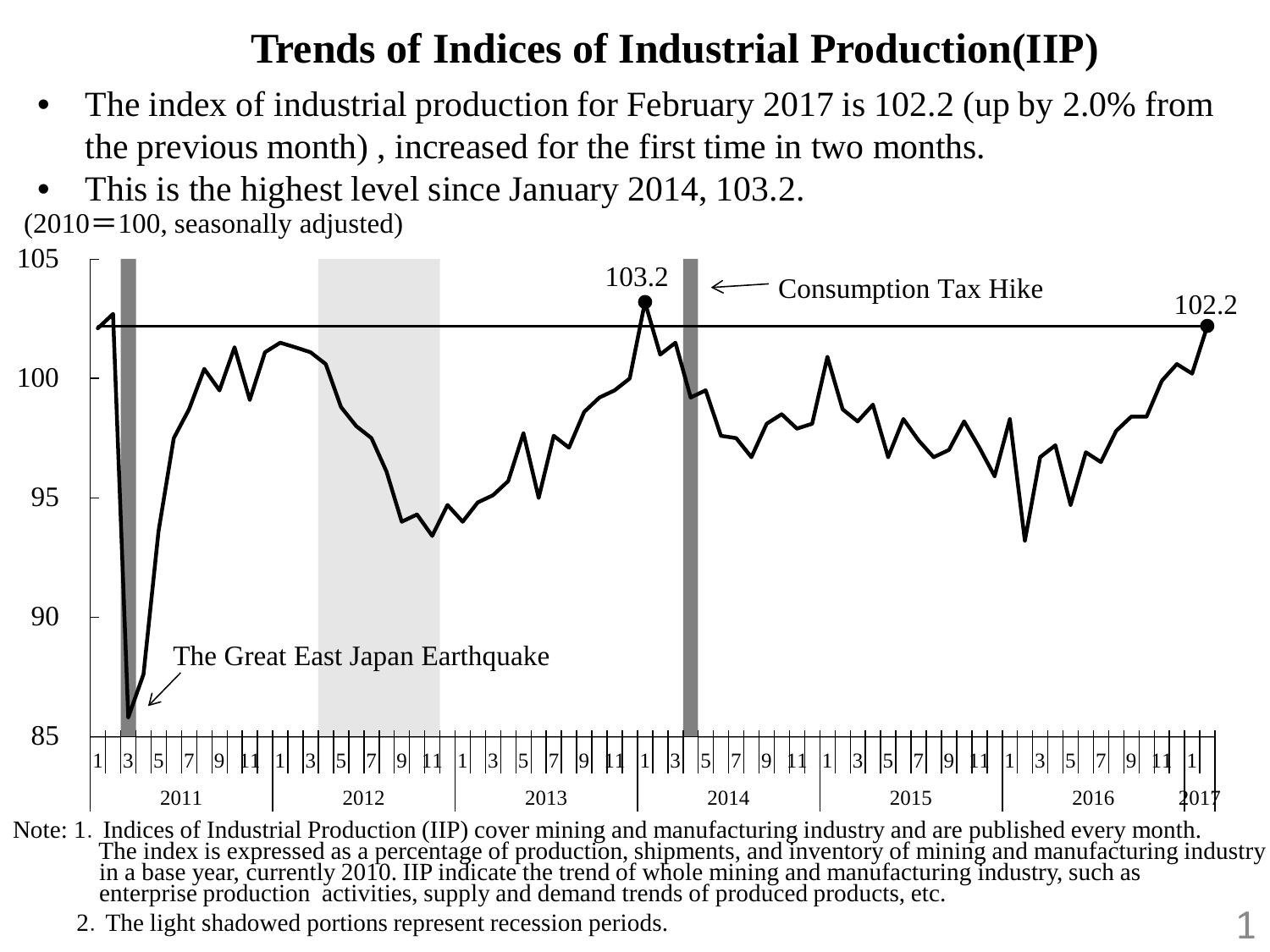## **Contribution ratio by type of business of IIP**

- The index of industrial production for February 2017 (seasonally adjusted) increased by 2.0% from the previous month.
- By type of business , production in Transport equipment increased.



Note: Others includes Non-ferrous metals, Fabricated metals, Ceramics, stone and clay products, Petroleum and coal products, Pulp, paper and paper products, Textiles, Foods, Other manufacturing, and Mining.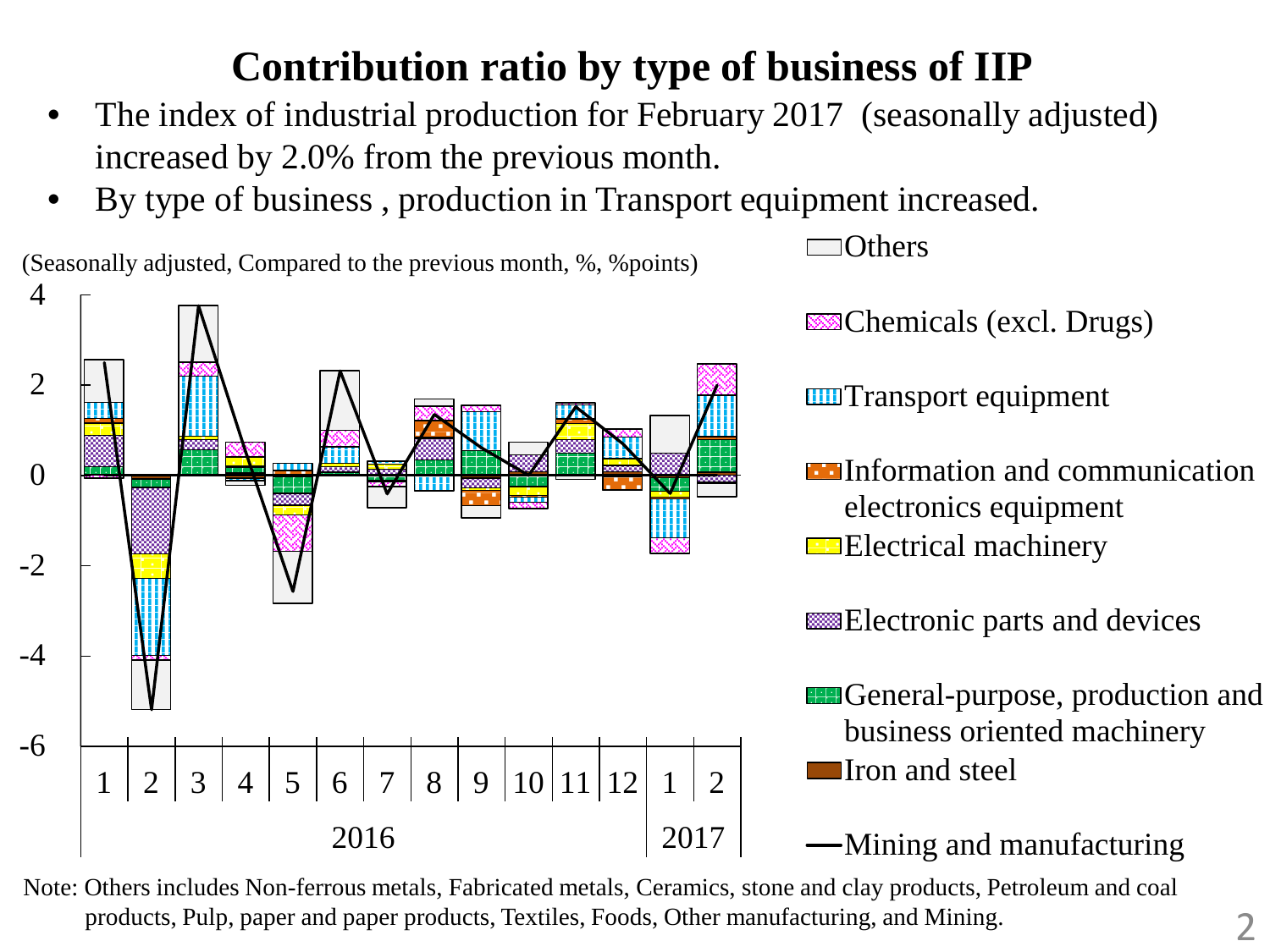#### **Trends of Indices of Industrial Shipments**

- The index of industrial shipments for February 2017 is 99.1 (down by 0.1%) from the previous month) , decreased for the first time in two months.
- This is the lowest level since December 2016,98.9.



Note: The light shadowed portions represent recession periods.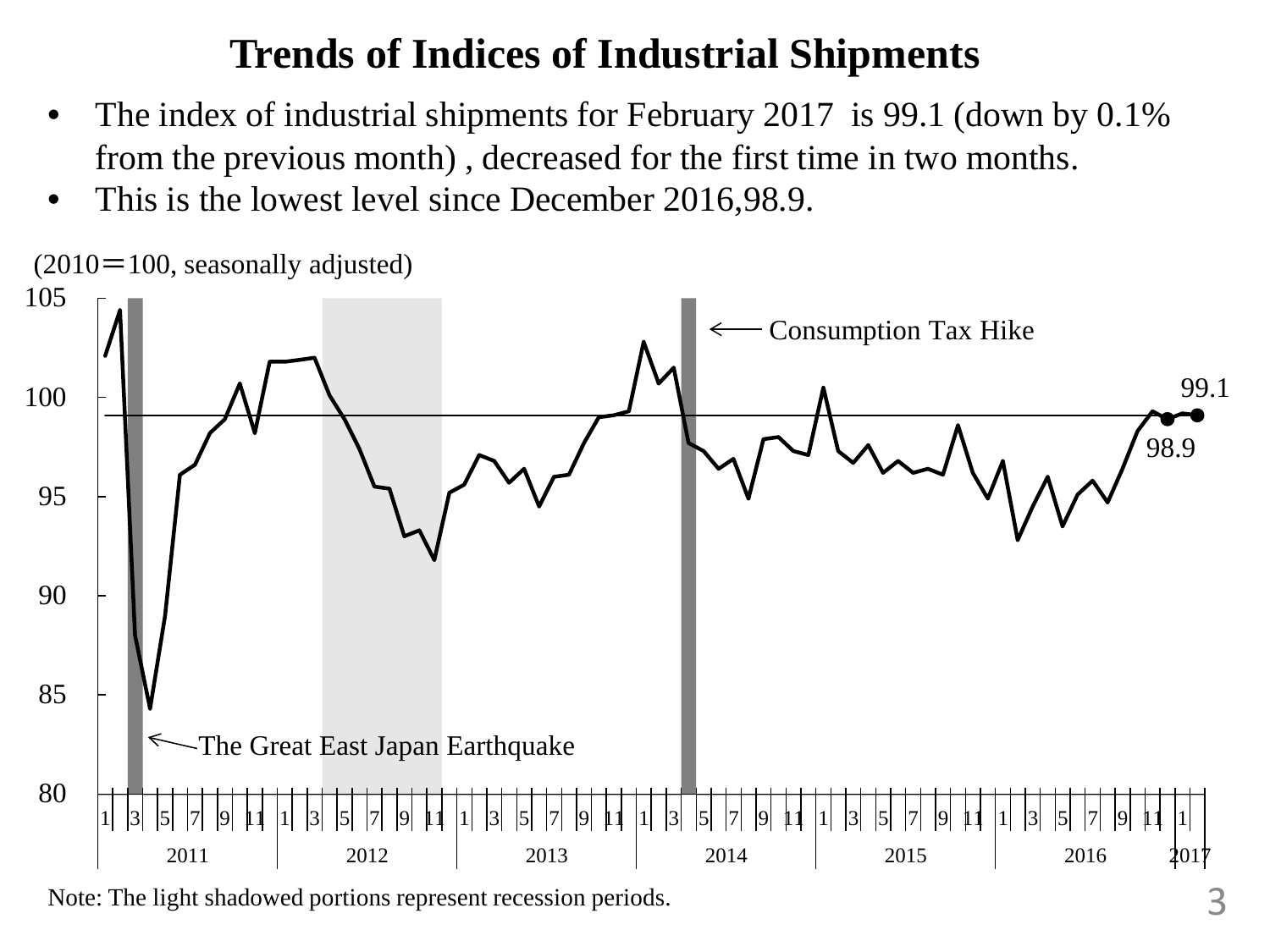#### **Trends of Indices of Industrial Inventories**

- The index of industrial inventories for February 2017 is 108.4 (up by 0.9% from the previous month) , increased for the first time in two months.
- This is the highest level since October 2016, 108.6. 120  $(2010=100,$  seasonally adjusted)



Note: The light shadowed portions represent recession periods.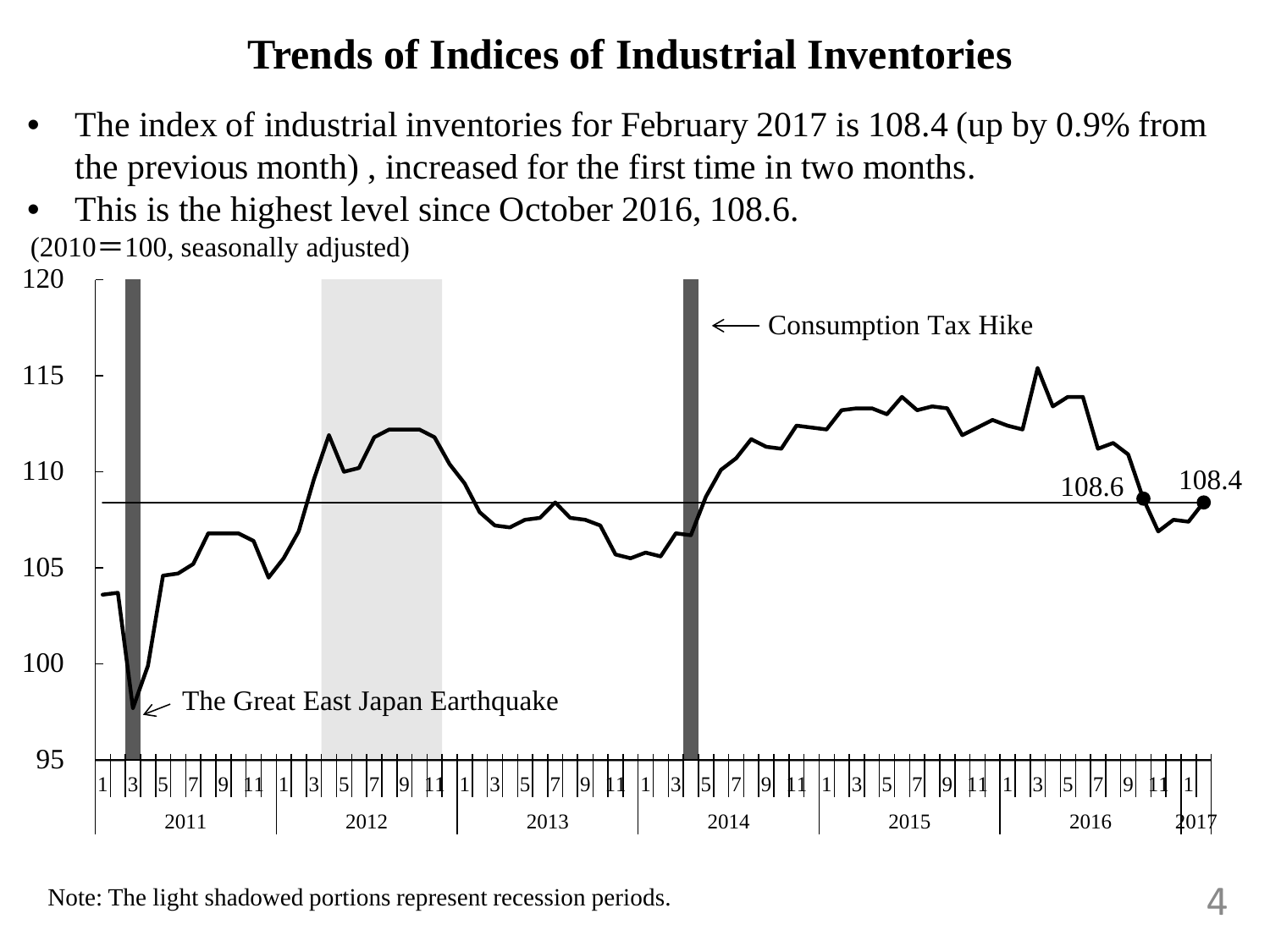#### **Trends of Industrial Inventory Ratio**

- The index of industrial inventory ratio for February 2017 is 111.0 (down by 0.1% from the previous month) , decreased for the first time in three months.
- This is the lowest level since December 2016, 109.5.



Note: The light shadowed portions represent recession periods.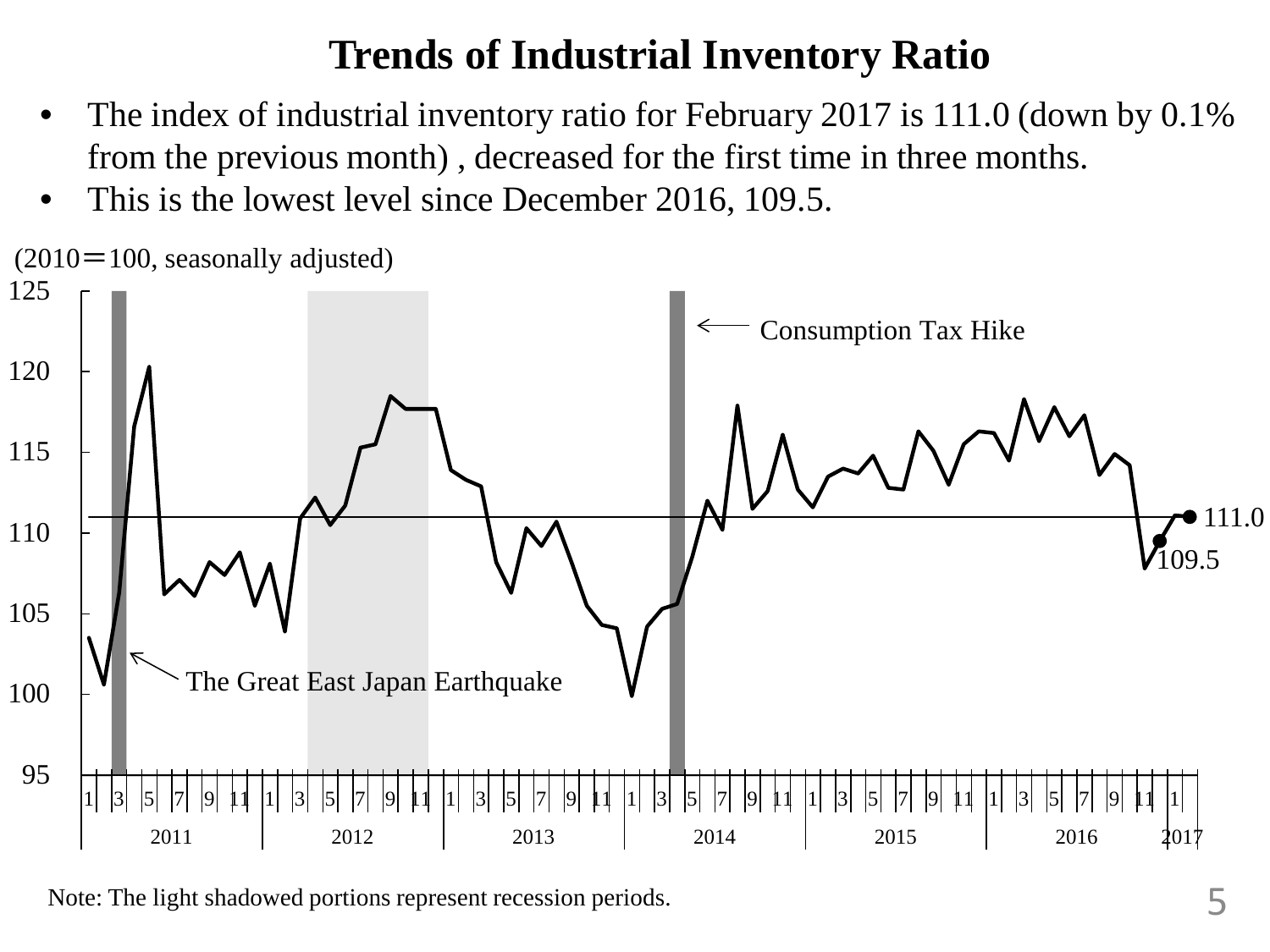#### **Trends of Indices of Industrial Shipments (by type of goods)**



Note: 1. Outline of goods

- ・Capital Goods: products for capital formation including cranes and metal cutting machinery
- ・Construction Goods: products for construction activities including structural steel frames and cement
- ・Durable consumer goods: products for consumption by households including television and electric refrigerators ・Non-durable consumer goods: products for consumption by households including foods and clothes
- 
- ・Producer Goods: products which are input as raw materials 2. The light shadowed portions represent recession periods.
-